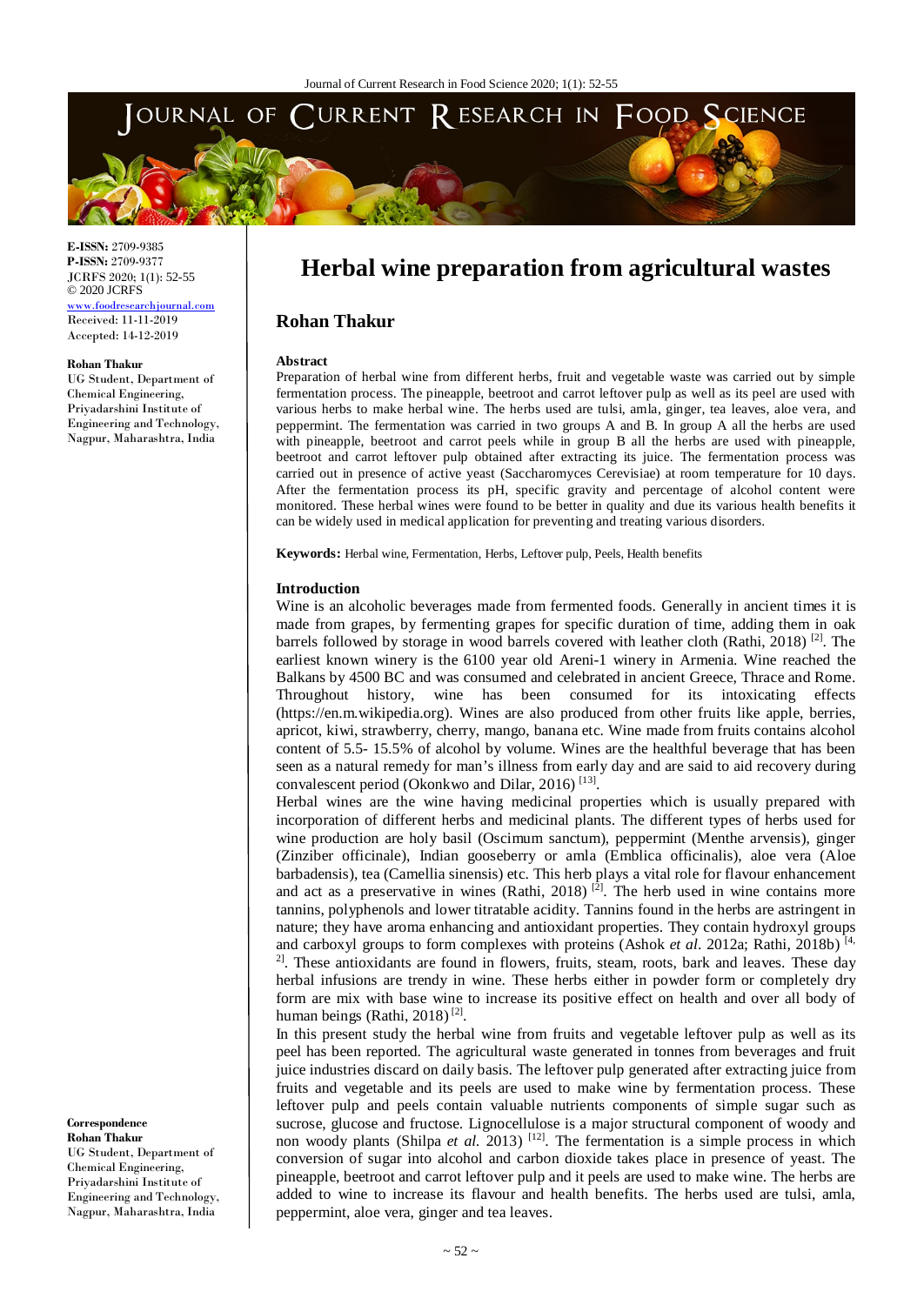The fermentation is carried out in two groups A and B in an anaerobic fermenter. In group A all these herbs and peels of pineapple, beetroot and carrot are used while in group B all these herbs and leftover pulp of pineapple, beetroot and carrot are used. The proper anaerobic conditioned should be maintained in both the fermenter to avoid bacterial growth.

- Pineapple contains bromelain; soluble and insoluble dietary fibre; vitamin A, C, B5 and B6; essential minerals such as manganese, potassium etc. It is antiinflammatory in nature and helps to prevent cancer and heart diseases.
- Beetroot are low in calories and a great source of nutrients, including fiber, folate, vitamin C, nitrates and pigments that may help lower blood pressure and improve athletic performance. It improves digestion, boosts immunity and also increases haemoglobin content in the blood.
- Carrots are a particularly good source of beta-carotene, fiber, vitamin A and K, potassium and antioxidant. Carrot can help to reduce the risks of cancer and cardiovascular disease and improved eye health.
- Herbal wines have anti-cancerous, anti-microbial, antidiabetic and anti- oxidant properties. It has many health benefits like reduction in ovarian cancer, strengthening the bones and overall skeleton, cancer cell deteoriation, prevention of hearth strokes by keeping he coronary arteries clean, elevating lung functionality (Rathi, 2018) [2]. India has rooted evidences of expertise in Ayurveda where herbs, herbal powders and liquid herbal formulation are proved effective against diseases from common aliments to fatal diseases (Jayasundar, 2010a; Rathi, 2018b)  $^{[3, 2]}$ . Therefore these materials provide good adjuncts for herbal wine production having various health benefits and can be used to prevent diseases (Okonkwo and Dilar, 2016) [13].

# **Materials and Methods**

#### **Herbs, fruit and vegetable used**

The pineapples (Ananas comosus) were brought from the local market. From the local vegetable store beetroot and carrot are also brought which are easily available in the market.

The herbs used in the process are holy basil/tulsi (Oscimum sanctum), peppermint (Menthe arvensis), ginger (Zinziber officinale), Indian gooseberry/amla (Emblica officinalis), aloe vera (Aloe barbadensis) and tea leaves (camellia sinensis) are also brought from the market.

Although, they are commonly found but, they have some uncommon and unmatched medicinal properties which makes them special and essential in this work (Shiradhonkar *et al.* 2014) [8].

## **Preparation of Raw Materials**

The pineapple, beetroot and carrot are washed and peeled. After that the juice was extracted from pineapple, beetroot and carrot with help of juicer.

The remaining pulp left after extracting juice as well as its peels where used in this work.

All the herbs are clean and washed properly. The ginger and amla are cuts into small pieces were as from aloe vera its pulp is taken off. Now the extract of tulsi, peppermint and tea leaves were prepare in distilled water. The 200 ml distilled water is boiled in each beaker. After 15min of boiling of water proper amount of these leaves were added and soaked for 30 minutes.

The fermentation process is done in two groups A and B in a fermenter. In group A all the herbs with peels of pineapple, beetroot and carrot are used while in group B all the herbs with leftover pulp of pineapple, beetroot and carrot are used. The herbs in both the fermenter A and B are taken in same amount. The amount of herbs as well as leftover pulp and peel taken in this process are shown in table 1.

In group A fermenter the all the material with proper amount are added with 2500ml of distilled water where as in group B fermenter with all the material about 2000 ml of distilled water is added and mixed well.

# **Preparation of Yeast**

The dry yeast (Saccharomyces cerevisiae) were brought form the bakery shop. For both the fermenter A and B separate activation of yeast is prepared in same quantity. For activation of dry yeast take 100 ml each of lukewarm water having temperature of 45-50 °C in both the beaker. Add 15 gms of sugar in each beaker and stir it till it gets dissolve in it. Now finally add 15gm of dry yeast in both beaker and stir it. Cover both the beaker with lid and keep it undisturbed for 10-15 min. After the 15 min the froth formed will ensure that the yeast is being activated and then add each to both the fermenters A and B.

**Table 1:-** Quantity of material used in both fermenter A and B

| Sr.no. | <b>Material used</b> | Group A (peels<br>are used) | <b>Group B</b><br>(leftover pulp<br>are used) |
|--------|----------------------|-----------------------------|-----------------------------------------------|
| 1.     | Tulsi leaves         | $10 \text{ gms}$            | $10 \text{ gms}$                              |
| 2.     | Peppermint leaves    | $20 \text{ gms}$            | $20 \text{ gms}$                              |
| 3.     | Tea leaves           | $10 \text{ gms}$            | $10 \text{ gms}$                              |
| 4.     | Ginger               | $20 \text{ gms}$            | $20 \text{ gms}$                              |
| 5.     | Aloe vera            | $80 \text{ gms}$            | $80 \text{ gms}$                              |
| 6.     | Amla                 | $150 \text{ gms}$           | $150 \text{ gms}$                             |
| 7.     | Pineapple            | $200 \text{ gms}$           | $150 \text{ gms}$                             |
| 8.     | Beetroot             | $80 \text{ gms}$            | $150 \text{ gms}$                             |
| 9.     | Carrot               | $100$ gms                   | $150$ gms                                     |

#### **Fermentation of wine**

The respective mixture of A and B was added in both fermentation bottles. Now add the prepared activated yeast in both jar at the room temperature of about 27 °C and the bottles are tightly closed with an outlet for  $CO<sub>2</sub>$  directed into the balloons to encourage anaerobic fermentation i.e. fermentation without oxygen. The fermentation was carried out at room temperature for 10 days.

After the fermentation for 10 days its pH, specific gravity and percentage alcohol content was measured of both the fermenter A and B respectively. From pH meter its pH is measured while from specific gravity bottle its specific gravity is measured.

# **Health benefits of Herbal Wine**

The herbal wine prepared with incorporation of herbs possesses many health benefits. Herbs used act as enhancer, antioxidant and act as a preservatives in wine (Soni *et al.* 2009a; Rathi, 2018b)  $[2, 7]$ . It has natural anti-bacterial constituents. They have numerous properties like antidiabetic, anti-cancerous, gastro-protectant, nerve soothing, pain killer (analgesic), good intestinal motility and cardiac activity (Rathi, 2018a; Stewart *et al.* 1991b) <sup>[2, 10]</sup>. It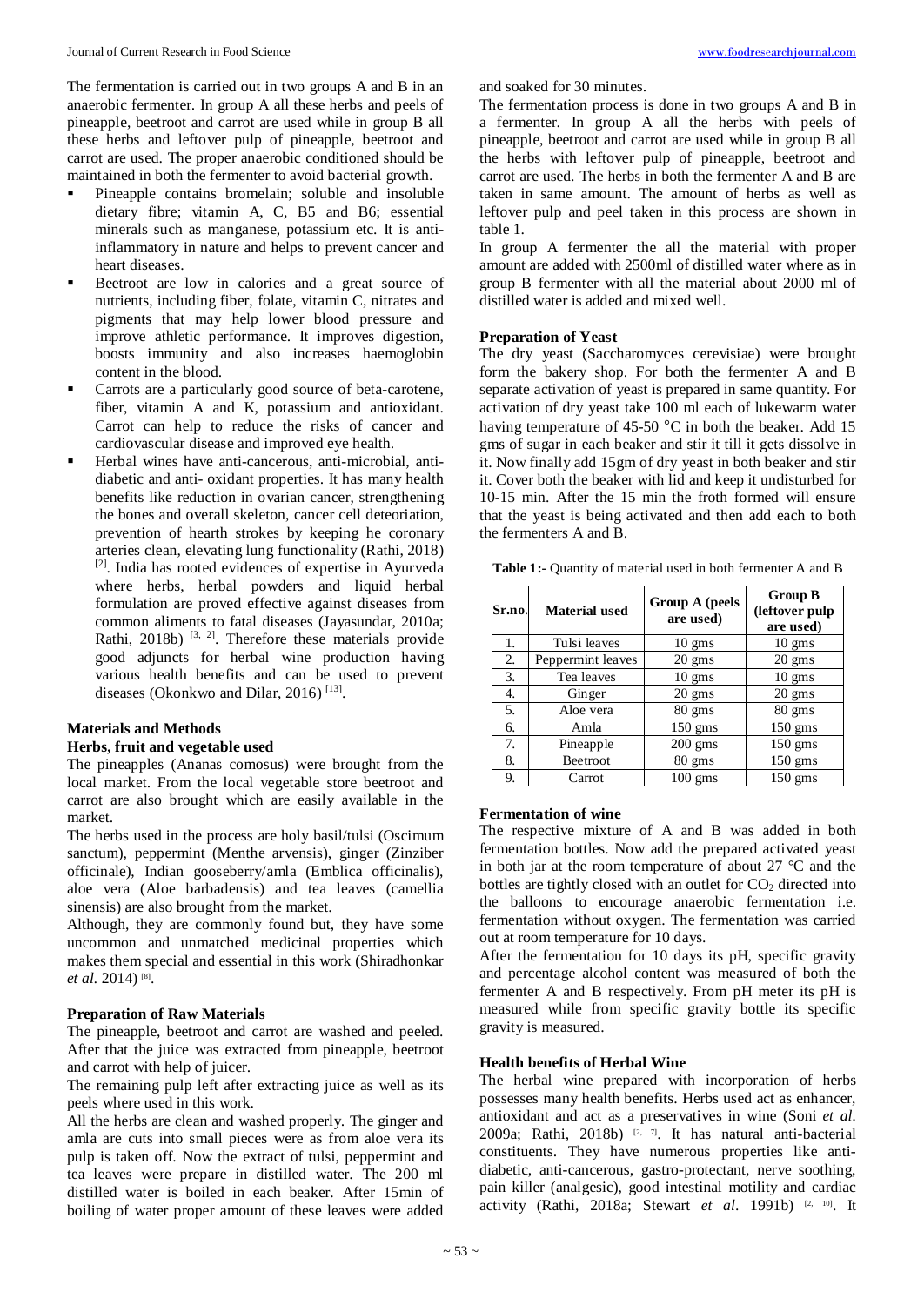possesses anti-microbial and anti-bacterial against food borne pathogen (Rathi, 2018a; Kumar *et al*. 2016b) [2]. The various health benefits of herbal wine is shown in table 2.

| <b>Table 2:</b> Health benefits of raw material used for preparation of herbal wine |  |  |
|-------------------------------------------------------------------------------------|--|--|
|-------------------------------------------------------------------------------------|--|--|

| Sr. No.          | Material used (herbs, fruit<br>and vegetable) | Parts of herb or<br>plant is used                       | <b>Medicinal usage</b>                                                                                                                                                                                      | <b>Reference</b>                                                                                   |
|------------------|-----------------------------------------------|---------------------------------------------------------|-------------------------------------------------------------------------------------------------------------------------------------------------------------------------------------------------------------|----------------------------------------------------------------------------------------------------|
| $\overline{1}$ . | Holy basil/tulsi (Oscimum<br>sanctum)         | Leaves of tulsi                                         | Therapeutic properties against common ailments like cough,<br>cold, chronic dysentery, anti-cancerous, anti-oxidant, anti-<br>diabetic and good gastro-intestinal effect.                                   | (Shiradhonkar et al. 2014); (Kaur<br>and Kaur, 2015) <sup>[8, 1]</sup>                             |
| 2.               | Peppermint (Menthe arvensis)                  | Mint leaves                                             | Stimulating, stomachic and carminative properties like<br>indigestion, gastro-intestinal, antiemetic, lowers cholesterol<br>and lower the activity in liver enzyme.                                         | (Shiradhonkar et al. 2014);<br>(Joshi et al. 2014) <sup>[8, 6]</sup>                               |
| 3.               | Tea (Camellia sinensis)                       | Leaves                                                  | Rich in astringent compounds like flavonoids that aids in<br>protecting against cough cold, fever. Anti-cancerous, anti-<br>diabetic and weight loss properties.                                            | (Kumar <i>et al.</i> 2016) <sup>[14]</sup>                                                         |
| 4.               | Aloe vera (Aloebarbadensis)                   | Transparent slime                                       | Anti-fungal, anti-bacterial, anti-viral, anti-inflammatory, anti-<br>arthritic, gastro-intestinal, tissue healing properties.                                                                               | (Trivedi <i>et al.</i> 2012) <sup>[11]</sup>                                                       |
| $\mathfrak{L}$   | Ginger (Zinziber officinale)                  | Roots                                                   | Effective against respiratory congestions and common<br>aliment like cough and cold. Anti-oxidant, anti-fungal, anti-<br>cancerous.                                                                         | (Shiradhonkar et al. 2014) <sup>[8]</sup>                                                          |
| 6.               | Indian gooseberry (Emblica<br>officinalis)    | Berry                                                   | Rich source of vitamin C, good for eye sight and hair growth,<br>effective against constipation and stomach disorder.                                                                                       | (Nandagopal and Nair, 2013);<br>(Soni et al. 2009); (Rana and<br>Singh, 2013) <sup>[5, 7, 9]</sup> |
| 7 <sub>1</sub>   | Pineapple (Ananas comosus)                    | Fruits peels and its<br>waste after<br>extracting juice | Improves bone and eye health, aiding in digestion, prevent<br>arthritis, cancer and heart diseases, boosts immunity.                                                                                        | (www.organicfacts.net)                                                                             |
| 8.               | Beetroot (Beta vulgaris)                      | Root peels and its<br>waste after<br>extracting juice   | Lowers blood pressure, increased exercise capacity, boosts<br>digestion, prevent anemia, boosts blood detoxification,<br>prevent skin, lung and colon cancer, strengthens heart and<br>reduces cholesterol. | (www.organicfacts.net)                                                                             |
| 9.               | Carrot (D. carota)                            | waste after<br>extracting juice                         | Roots peels and its Reduced cholesterol, lower risk of heart attacks, improve eye<br>health, weight loss friendly, detoxify the body and improves<br>skin, boost the immune system and oral health.         | (www.organicfacts.net)                                                                             |

### **Results and Discussion**

After the 10 days of fermentation, both groups A and B wine formed is monitored and its pH, specific gravity and alcohol content were estimated. From the pH meter its pH is measured while from specific gravity bottle its specific gravity is measured.

The initial specific gravity of both the groups A and B was found to be 1.04 at initial temperature of 27 °C. While after the fermentation the specific gravity of A and B was found to be 0.96 and 0.92 respectively.

The pH of both the wine A and B was found to be 5.5 and 5.3 respectively.

The alcohol content of both the herbal wine was calculated by the basic formula used by most home brewer to determine the alcohol content in the beverages is:

 $ABV = (OG - FG) * 131.25$ 

Were  $ABV =$  alcohol by volume,

 $OG = initial$  or original specific gravity, and

FG= final specific gravity.

The alcohol content in ABV of both the group A and B was found to be 15.75% and 10.5%. The fermentation parameter of both the group A and B is shown in table 3.

| Table 3:- Fermentation parameter for both the herbal wine |  |
|-----------------------------------------------------------|--|
|-----------------------------------------------------------|--|

| Sr.no. | <b>Parameters</b>        | Group A | <b>Group B</b><br>(peels are used) (waste pulp are used) |
|--------|--------------------------|---------|----------------------------------------------------------|
|        | pН                       | 5.5     | 5.3                                                      |
| 2.     | Specific gravity         | 0.96    | 0.92                                                     |
| 3.     | Alcohol content<br>(ABV) | 15.75%  | 10.5%                                                    |
|        | Temperature              | 28 °C   | 28 °C                                                    |

#### **Conclusion**

The production of herbal wine with utilization of fruit and

vegetable waste pulp as well as its peel has been studied. The alcohol content is found to be more in the herbal wine containing peels than that of herbal wine from waste pulp. Both the herbal wine formed is of red colour. The herbal wine formed is having many health benefits which can help in preventing various diseases and has wide medicinal application.

Therefore this herbs and waste material may provide good adjuncts for wine and alcohol production. This can reduce seasonal losses of the fruits and vegetables as well as reduces waste in the environment.

## **References**

- 1. A Kaur Bk. Production and comparative study of holy basil wine, banana wine and date wine. International Journal of Science and Research, 2015, 638-640.
- 2. Rathi V. Herbal Wine: A Review. Journal of Nutrition and Weight loss. 2018; 3(2):113.
- 3. Jayasundar R. Ayurveda a distinctive approach to health and disease. Current Science, 2010, 908-914.
- 4. Ashok PK. Tannins are astringent. Journal of Pharmacognosy and Phytochemitry, 2012, 45-50.
- 5. G Nandagopal PN. Production of wine from ginger and indian gooseberry and a comparative study of them over commercial wine. American Journal of Engineering Research. 2013; 3:19-38.
- 6. Joshi VK, John S, Abrol GS. Effect of addition of extracts of different herbs and spices on fermentation behavior of apple must to prepare wine with medicinal value. National Academy of Science Letters. 2014; 37:541-546.
- 7. SK Soni NB. Standardiztion of conditions for fermentation and maturation of wine from amla. Indian Journal of Natural Product and Resourses. 2009; 8:436- 444.